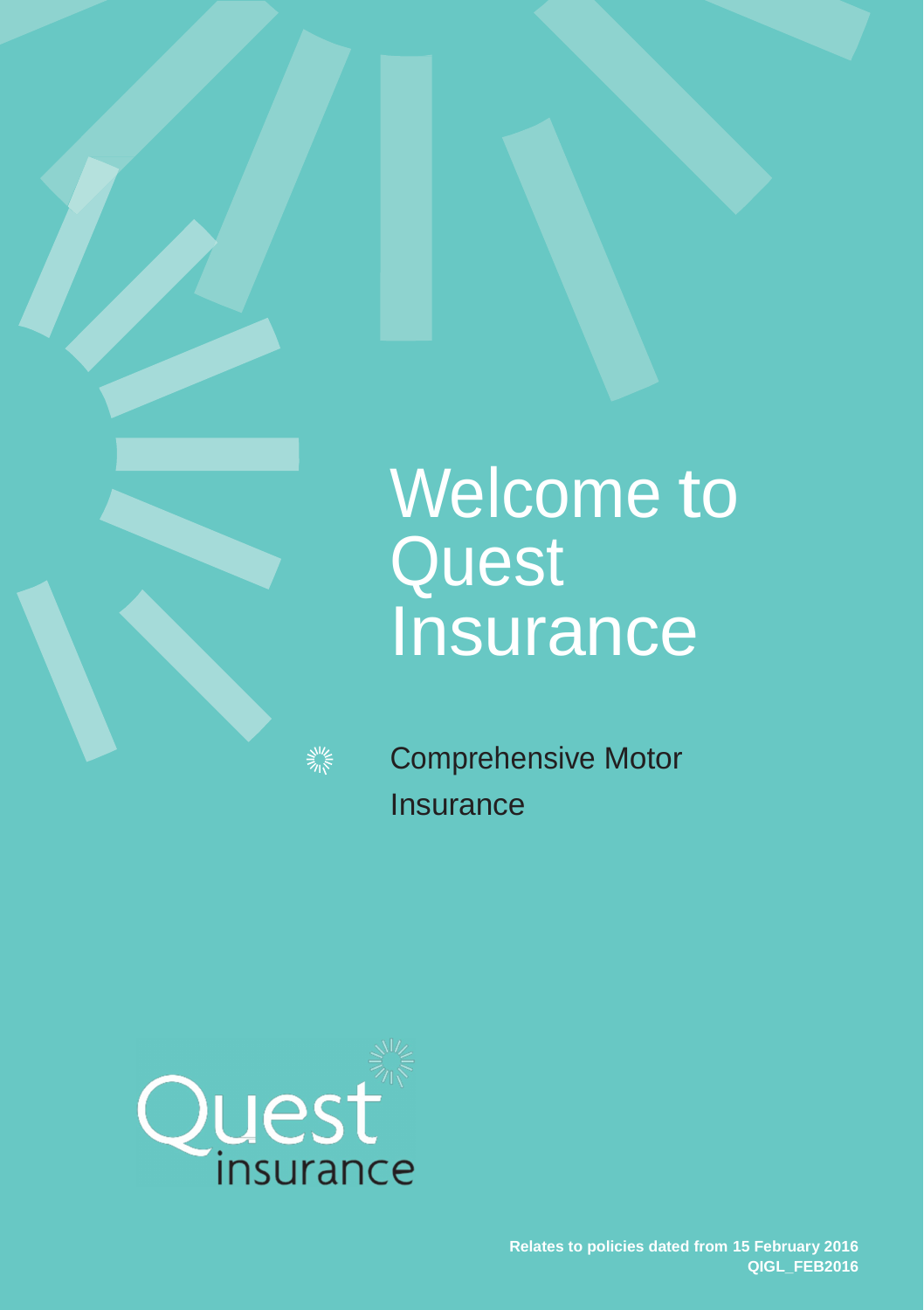# **Comprehensive** Motor Insurance

Please read this section carefully as it contains important Information about your Comprehensive Motor Insurance Policy

In consideration of the premium paid and subject to the terms, conditions and exceptions set out below and attached, we will indemnify you to the extent of this Policy for any insured event that occurs within New Zealand

### <sup>S</sup>ection 1: Loss or Damage to Your Vehicle

#### The Cover

Where there is a loss or a total loss, we will at our option repair or replace the vehicle or make a cash payment up to the vehicle's market value.

We will also reimburse you up to \$150 (GST inclusive) for the reasonable cost of having your vehicle towed to the nearest approved repairer where necessary following a loss covered

by this Policy.

If the repair makes a major improvement to the pre-accident value of your vehicle then you may be required to make a contribution towards the cost of repairs.

#### Description of Use

Cover only applies whilst your vehicle is being used for private purposes. Your vehicle is covered while it is being used for social, domestic and pleasure purposes.

#### Limits

The maximum amount payable will be the market value of the vehicle described in the Certificate of Insurance.

#### Exceptions to Section 1

There is no cover for:

- 1 loss of use, depreciation, wear and tear, corrosion, existing defects or damage.
- 2 mechanical, electrical or electronic breakdown, failure or breakage.
- 3 loss or damage to any electronic device caused by the failure of that device.
- 4 loss arising from failure of, or defect or fault in design or specification.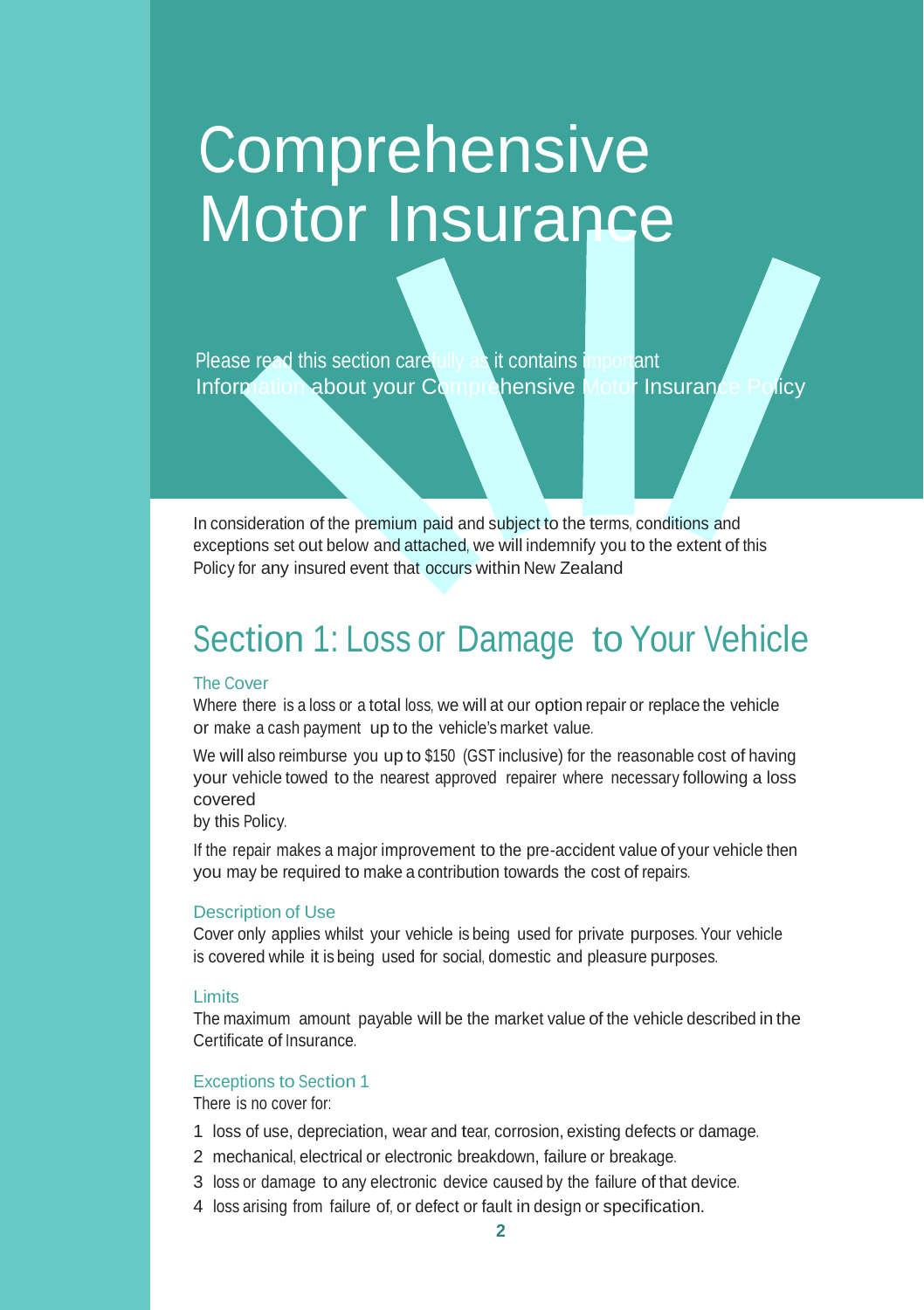we will not pay:

- 1 for the cost of air freighting parts or accessories from overseas or for the replacement of any part which has not been damaged.
- 2 more than \$1,000 (GST inclusive) for loss or damage to accessories installed outside of the manufacturers standard fittings for the vehicle model.
- 3 for the inability of any repairer to match existing paint and we will only pay for the repainting of those areas that have been damaged.

#### Excess

Depending on your licence type there is an excess payable by the insured in the case of an accident. The level of this excess will be set out in the Certificate of Insurance that accompanies this Policy Document.

## <sup>S</sup>ection 2: Legal Liability

#### The Cover

We will insure you against legal liability for damage to other peoples' property or injury to them arising from an accident caused by your vehicle. We will also pay legal costs approved by us.

#### Limits

We will pay up to \$50,000 (GST inclusive), including costs, in respect of any one accident or number of accidents arising out of one event.

#### Exceptions to Section 2

There is no cover:

- 1 for damage to property (including vehicles) in your or the driver's custody or control.
- 2 if you or any person to whom this section of the Policy applies is entitled to indemnity under any other Policy or fails to comply with the terms and conditions of this Policy.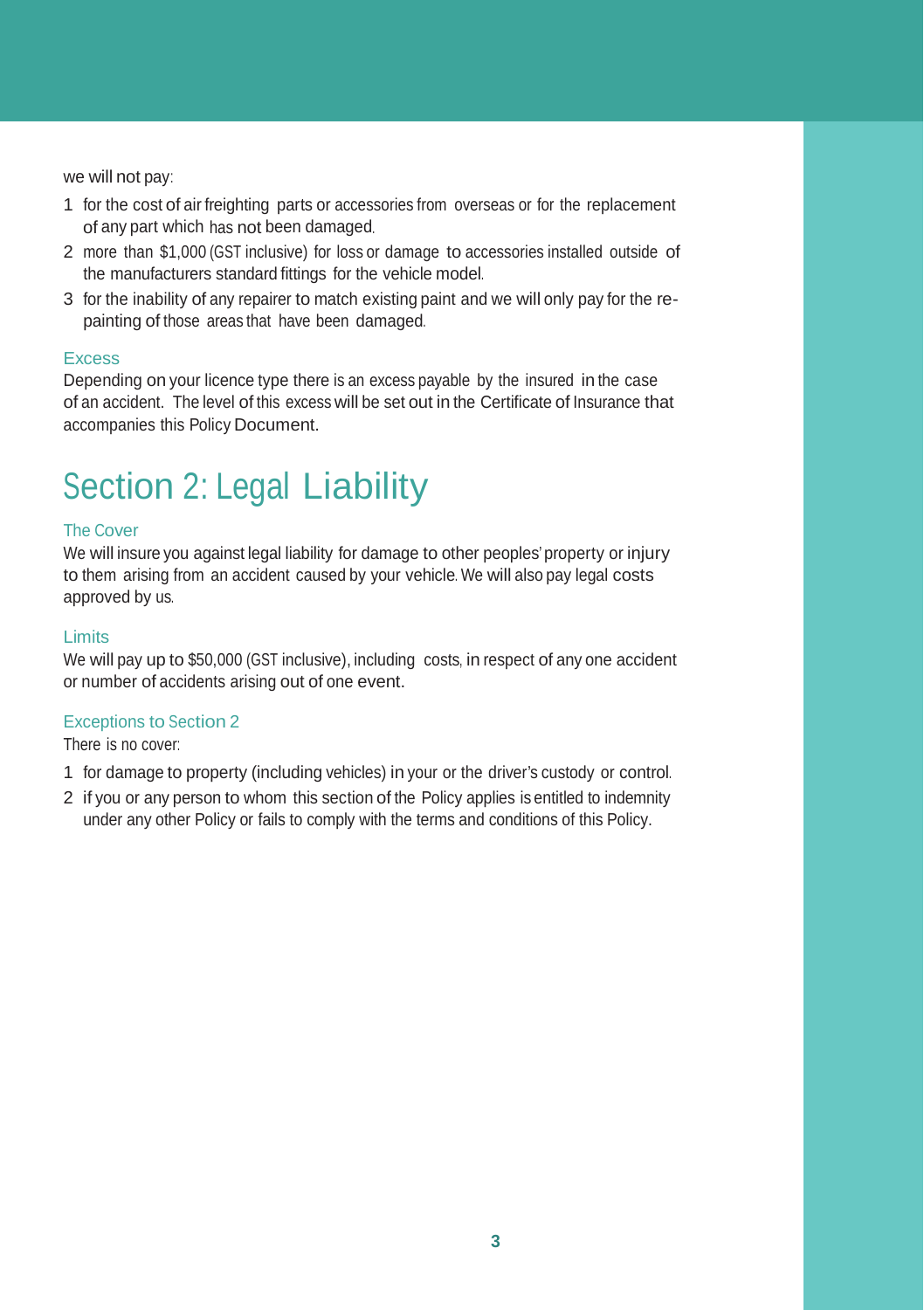### General Exceptions

The following exceptions apply to all sections of the Policy, in addition to the specific exceptions noted in each section of the Policy.

There is no cover under any part of this Policy for any loss, damage or liability:

- 1 if your vehicle is being:
	- (a) used other than in accordance with the description of use; or
	- (b) used for hire or carrying of fare paying passengers; or
	- (c) driven as part of motor racing or motor rallying of any kind, or being driven in preparation for any one of these activities, or being driven in a manner outside the manufacturer's recommendations; or
	- (d) used outside of New Zealand; or
	- (e) driven outside of the conditions of your license including but not limited to reckless use of the vehicle; or
	- (f) driven by a third party who has not been noted on the Policy as a 'named driver'.
- 2 If your vehicle is being used or driven by any person who:
	- (a) is under the influence of any intoxicating substance or drug; or
	- (b) has a proportion of alcohol in the blood which exceeds the legal limit; or
	- (c) fails to supply a blood or breath sample as required by law; or
	- (d) fails to stop, or remain at the scene following an accident, as required by law.

General Exception 2 shall not apply in respect of loss, which results from theft or conversion.

- 3 Which attached by virtue of an agreement but which would not have attached in the absence of such agreement.
- 4 For fines, penalties and the defence costs associated with actions taken to defend fines and penalties.
- 5 If your vehicle is damaged in an unsafe or damaged condition unless you can prove that such condition did not cause or contribute to the loss or damage and you can prove you were unaware of the unsafe condition immediately prior to the accident.
- 6 For any consequence of:
	- (a) war, invasion, act of foreign enemy, hostilities (whether war be declared or not), acts of terrorism, civil war, rebellion, revolution, insurrection, military or usurped power; or
	- (b) confiscation or destruction by the order of Government or legally authorised entity; or
	- (c) radioactive material, contamination by radioactivity, nuclear weapons, ionising radiations or contamination by radioactivity from nuclear fuel of the combustion of waste from nuclear fuel; or
- 7 For any costs which can be recovered under the provisions of the Accident Insurance Act 1998 and its amendments.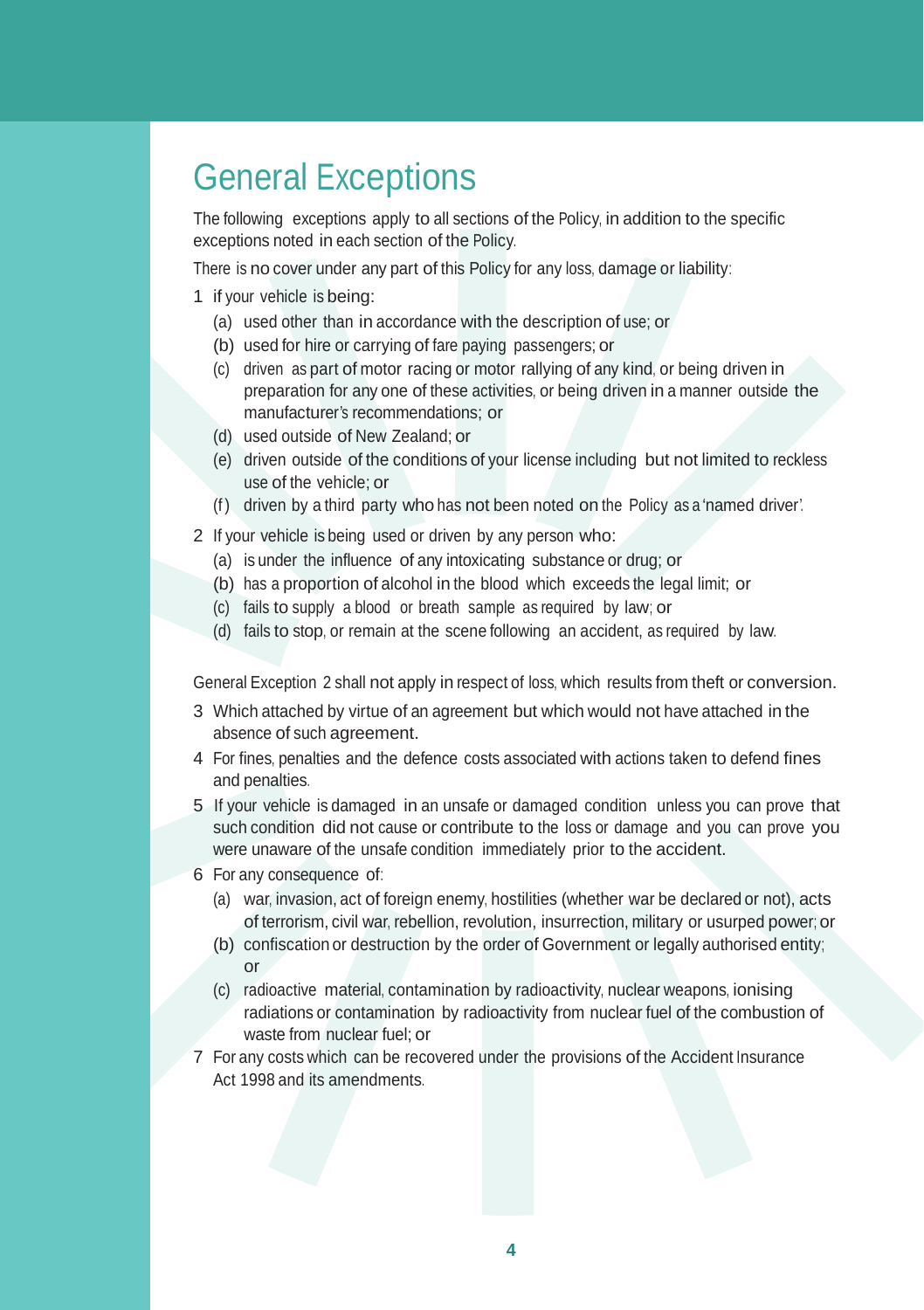### **Conditions**

#### Cancellation by you

You are entitled to cancel this Policy at any time by notifying us of this in writing. You will also require the financier's permission before you can cancel this Policy.

This Policy ends at 4pm on the day we receive your notice or the date advised of the cancellation, whichever comes first.

You have three days after you receive this document to check that the Policy meets your needs. Within this period you may in writing tell us to cancel the Policy in which case the Policy will be cancelled and we will refund all premiums paid for the Policy to you and / or your financier.

If the Policy is cancelled after three days we will retain an amount from the premium to cover the time the Policy has been in force and their cancellation fees. We will refund the balance of the premium to you and / or your financier.

Further, we will not refund any premium if you have made any claim under this Policy.

#### Cancellation by us

We are entitled to cancel this Policy at any time by notifying you of our intention to do so.

We will send the notice to your address stated in the proposal/loan agreement.

This Policy ends at 4pm on the 14th day after the date on that we send the notice.

#### Claims

On the happening of any loss or suspected loss, which may give rise to a claim under this Policy you must:

- (a) immediately tell us of any such loss or suspected loss by contacting us and by providing written details on our claim form;
- (b) take all reasonable steps to minimise the extent of loss;
- (c) obtain our consent before proceeding with repairs;
- (d) make your vehicle available for inspection by us;
- (e) provide all evidence and give all possible assistance that we may need, and

(f ) in the case of loss by theft, burglary or vandalism, advise the Police immediately. You shall not without our written consent incur any expense or negotiate pay settle admit or repudiate any claim.

We shall be entitled at our expense and in your name to take any proceedings necessary to obtain relief from any other party and to take over and conduct the defence and settlement of any claim. You must provide all reasonable assistance and co-operation.

If your vehicle is subject to a financial agreement, we may make payment for any loss direct to the interested party. This will meet our obligations under this <sup>P</sup>olicy.

#### **Jurisdiction**

The jurisdiction applying to this is the laws of New Zealand. Any proceedings relating to this Policy must be brought and heard in New Zealand.

#### Modifications

You must tell us of any modifications which have been made to the manufacturer's standard specifications for your vehicle.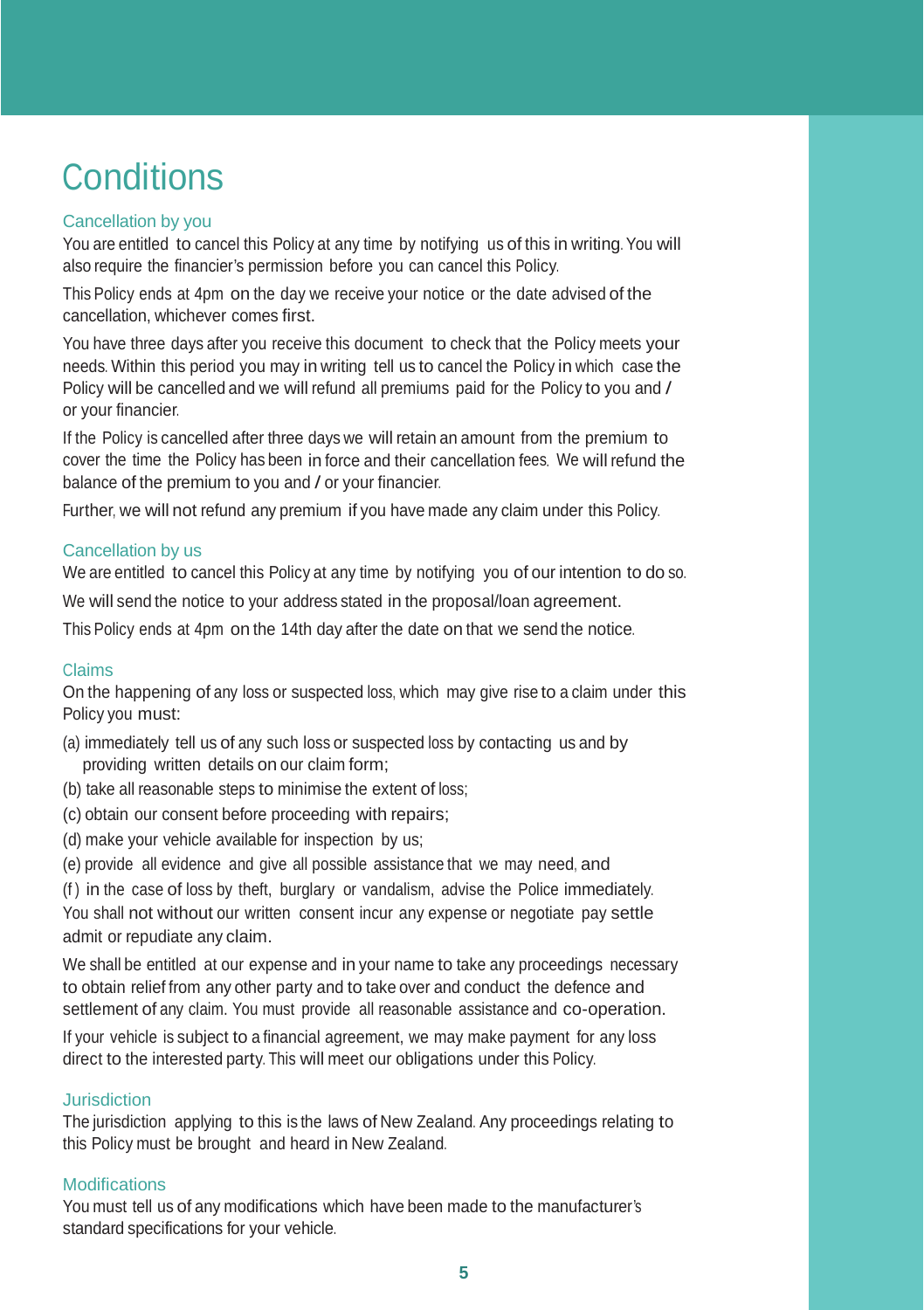#### Other Insurance

This Policy does not cover loss or liability where cover is already provided by other insurance. We will not contribute towards any claim under any other Policy.

#### Truths of <sup>S</sup>tatements & <sup>F</sup>raud

All statements made by you or on your behalf either on the application form or otherwise in support of this Policy or any claim must be correct in all respects. If any claim under this Policy is in any respect fraudulent all benefits will be forfeited.

### Important Notices

#### Disclosure of information

Your Policy records a contract of insurance between you and us in relation to

your vehicle. The insurance application form is deemed to be incorporated in

#### and forms part of this

Policy. In providing you with this insurance, we have relied on the information that you disclosed to us. We have also relied on you to disclose any other facts material to this insurance as required by law.

If we discover that all facts material to this insurance have not been disclosed, we have the right to alter the terms and premium of this insurance or to avoid this insurance from its inception.

#### **Protecting Your Privacy**

This Policy collects personal information about you to evaluate the insurance you seek. We are the recipient and holder of the information at 6b Pacific <sup>R</sup>ise, Mt Wellington, Auckland. The collection of this information is required pursuant to the common law duty to disclose any material facts relevant to the insurance sought and is mandatory. The failure to provide this information may result in your claim being declined. You have the right of access to, and correction of this information subject to the provisions of the Privacy Act 1993. The information held will be held at our office. The information may be used for the purposes of marketing by us.

#### Insurer financial strength

Quest Insurance Group Limited's Financial Strength Rating from A.M. Best Company is B (fair) & Insurers Credit Rating is bb (Fair), with the outlook assigned to both ratings as 'Stable'.

|                                  | a modicio orodini namiglio se fi anglimini molo senociti accenditori le seni iam |  |                      |             |  |
|----------------------------------|----------------------------------------------------------------------------------|--|----------------------|-------------|--|
| <b>Financial Strength Rating</b> |                                                                                  |  | <b>Insurer Credi</b> |             |  |
| $A++, A+$                        | Superior                                                                         |  | aaa                  | Exceptional |  |
| $A, A-$                          | Excellent                                                                        |  | aa                   | Superior    |  |
| $B++, B+$                        | Good                                                                             |  | a                    | Excellent   |  |
| <b>B</b> , <b>B</b> -            | Fair                                                                             |  | bbb                  | Good        |  |
| $C++$ , $C+$                     | Marginal                                                                         |  | bb                   | Fair        |  |
| C, C-                            | Weak                                                                             |  | b                    | Marginal    |  |
| D                                | Poor                                                                             |  | CCC                  | Weak        |  |
| Е                                | <b>Under Regular Supervision</b>                                                 |  | CC                   | Very Weak   |  |
| F                                | In Liquidation                                                                   |  | с                    | Poor        |  |
| S                                | Suspended                                                                        |  |                      |             |  |

| <b>Financial Strength Rating</b> |                                  |  | <b>Insurer Credit Rating</b> |             |  |
|----------------------------------|----------------------------------|--|------------------------------|-------------|--|
| $A+$                             | Superior                         |  | aaa                          | Exceptional |  |
|                                  | Excellent                        |  | aa                           | Superior    |  |
| $B+$                             | Good                             |  | a                            | Excellent   |  |
|                                  | Fair                             |  | bbb                          | Good        |  |
| $C+$                             | Marginal                         |  | bb                           | Fair        |  |
|                                  | Weak                             |  | b                            | Marginal    |  |
|                                  | Poor                             |  | ccc                          | Weak        |  |
|                                  | <b>Under Regular Supervision</b> |  | CC                           | Very Weak   |  |
|                                  | In Liquidation                   |  | c                            | Poor        |  |
|                                  | Suspended                        |  |                              |             |  |